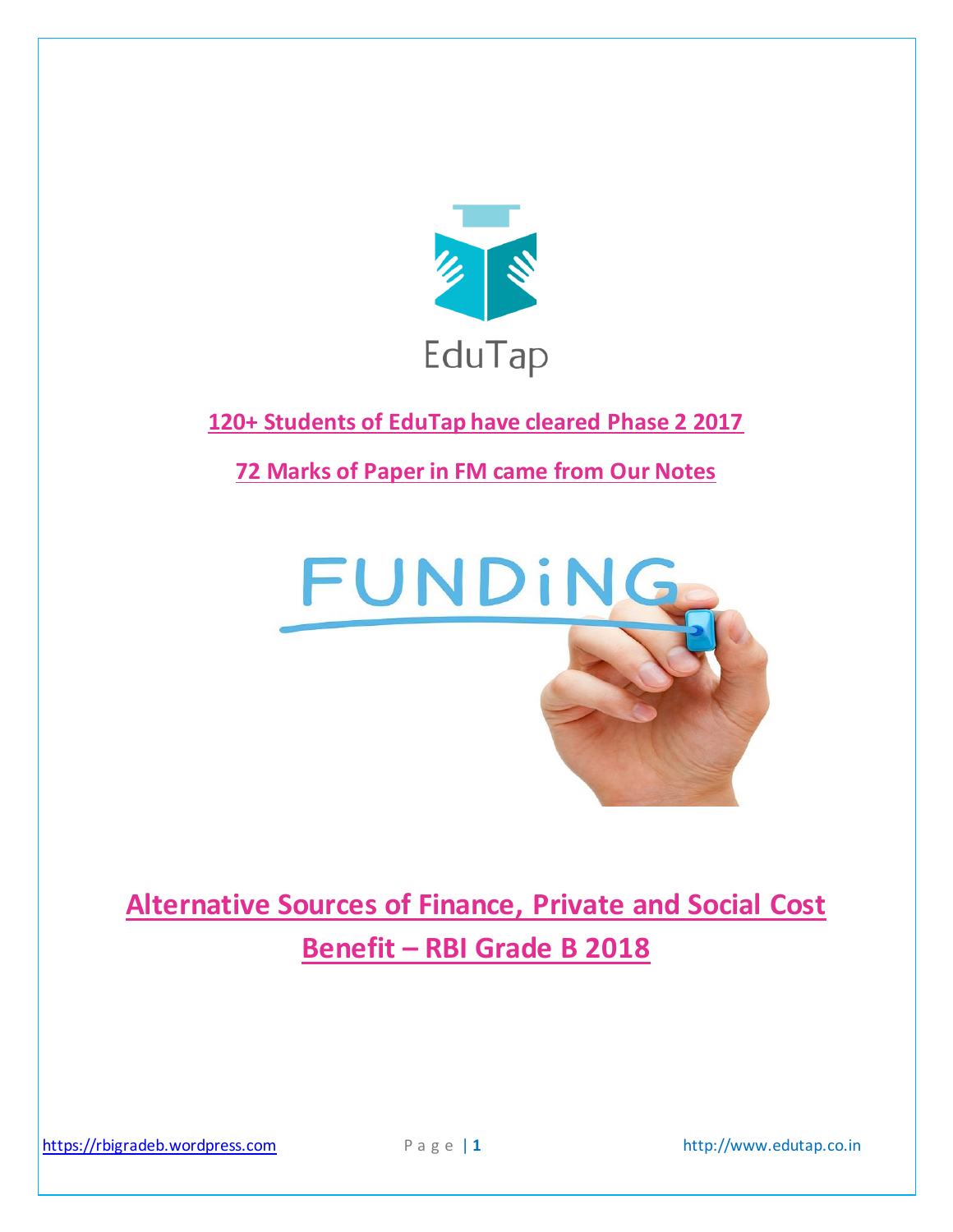# **Past Year Exam Analysis**

| <b>Year 2016</b>     |                |                |  |  |
|----------------------|----------------|----------------|--|--|
| <b>Topic</b>         | <b>Marks</b>   | <b>Remarks</b> |  |  |
| No Questions         |                |                |  |  |
|                      |                |                |  |  |
| <b>Year 2017</b>     |                |                |  |  |
| Peer to Peer Lending | $\overline{2}$ |                |  |  |
|                      |                |                |  |  |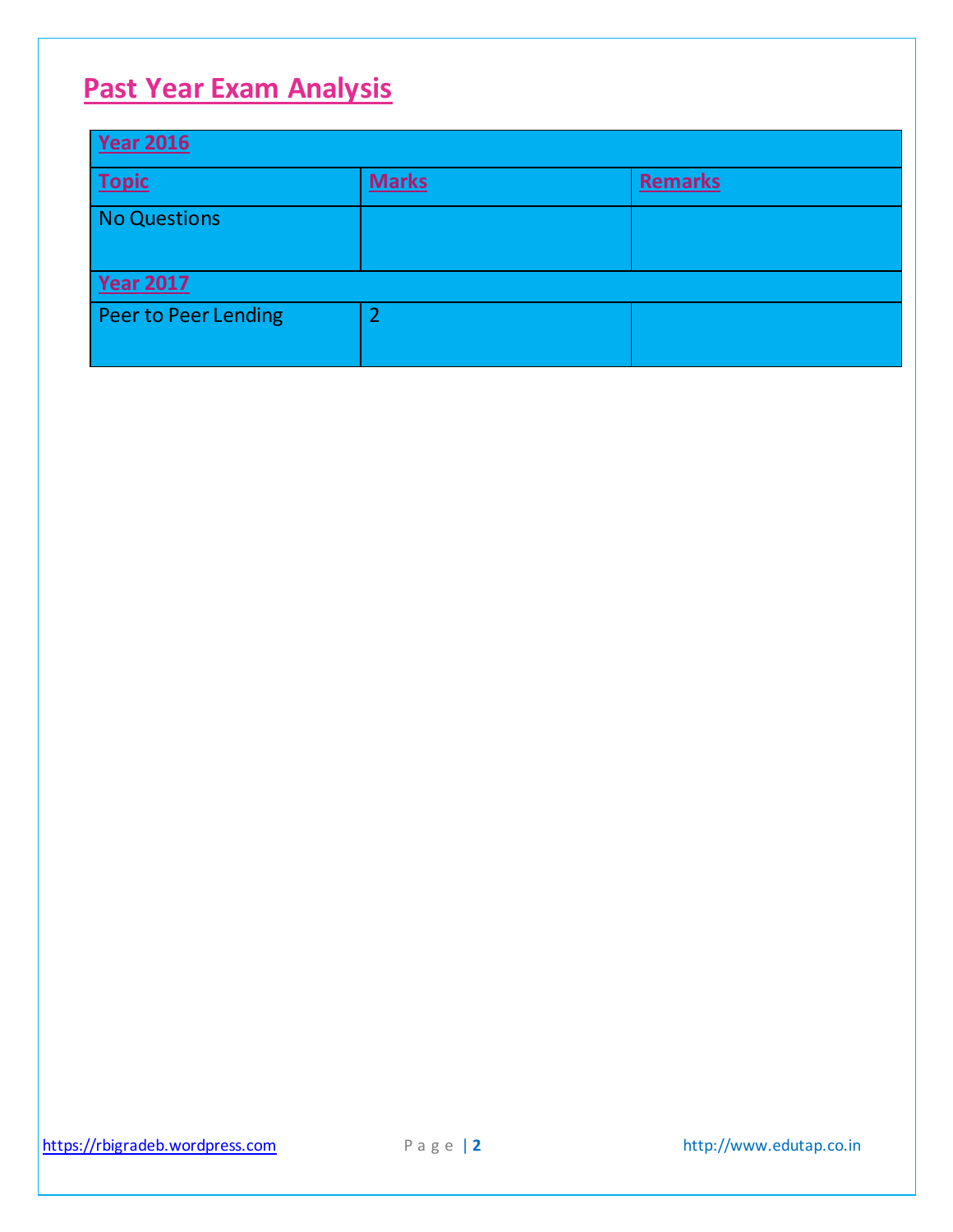# **Contents**

| $\mathbf{1}$   |       |  |  |  |  |  |
|----------------|-------|--|--|--|--|--|
|                | 1.1   |  |  |  |  |  |
|                | 1.2   |  |  |  |  |  |
|                | 1.3   |  |  |  |  |  |
|                | 1.4   |  |  |  |  |  |
|                | 1.4.1 |  |  |  |  |  |
|                | 1.5   |  |  |  |  |  |
|                | 1.5.1 |  |  |  |  |  |
|                | 1.5.2 |  |  |  |  |  |
|                | 1.6   |  |  |  |  |  |
|                | 1.7   |  |  |  |  |  |
|                | 1.8   |  |  |  |  |  |
|                | 1.8.1 |  |  |  |  |  |
|                | 1.9   |  |  |  |  |  |
|                | 1.10  |  |  |  |  |  |
| $\overline{2}$ |       |  |  |  |  |  |
|                | 2.1   |  |  |  |  |  |
|                | 2.2   |  |  |  |  |  |
|                | 2.3   |  |  |  |  |  |
| 3              |       |  |  |  |  |  |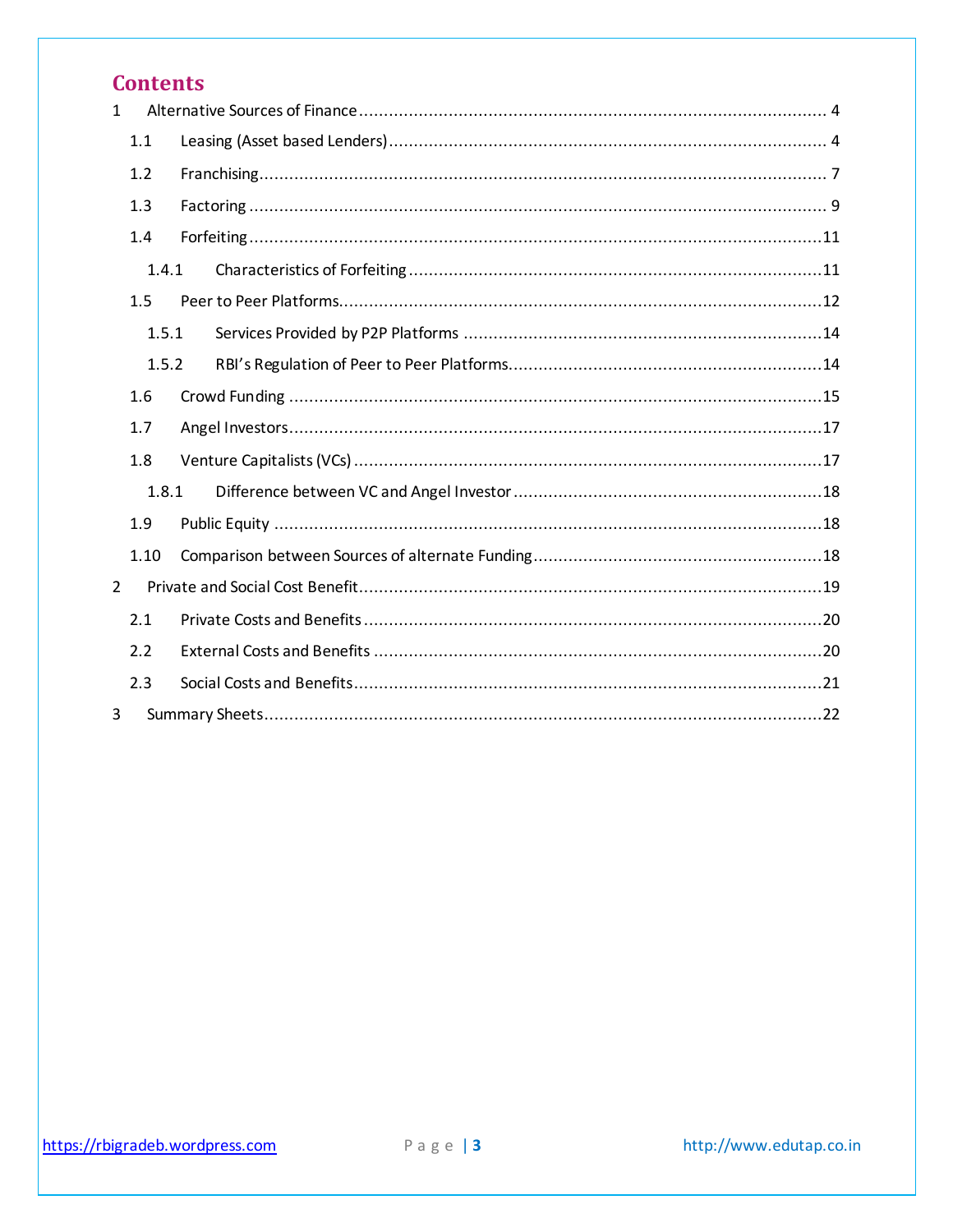# <span id="page-3-0"></span>**1 Alternative Sources of Finance**

Normally we borrow from the bank for any need to sustain or grow the business but sometimes it might not be possible for an individual or a company to borrow from the banks. In such a case alternative sources of finance come into picture

| Leasing                    |
|----------------------------|
| Franchising                |
| Factoring                  |
| Forfeiting                 |
| Peer to Peer Platform      |
| <b>Crowd Funding</b>       |
| Angel Investors            |
| <b>Venture Capitalists</b> |
| <b>Public Equity</b>       |

The following are the alternate source of financing which will discuss in this section

# <span id="page-3-1"></span>**1.1 Leasing (Asset based Lenders)**



- 1. It is a rental agreement that extends for a year or more and involve fixed monthly payments
- 2. It is an agreement between two parties the user (**lessee**) and the owner (**lessor**). The lessor grants the lessee right to use the property of the lessor for a defined period. The lessee just has the rights to use but does not have the ownership rights.
- **3.** In return Lessee agrees to pay series of fixed payments to the lessor. **Lessor is also called Asset based lender in this case**

[https://rbigradeb.wordpress.com](https://rbigradeb.wordpress.com/) **Page | 4** http://www.edutap.co.in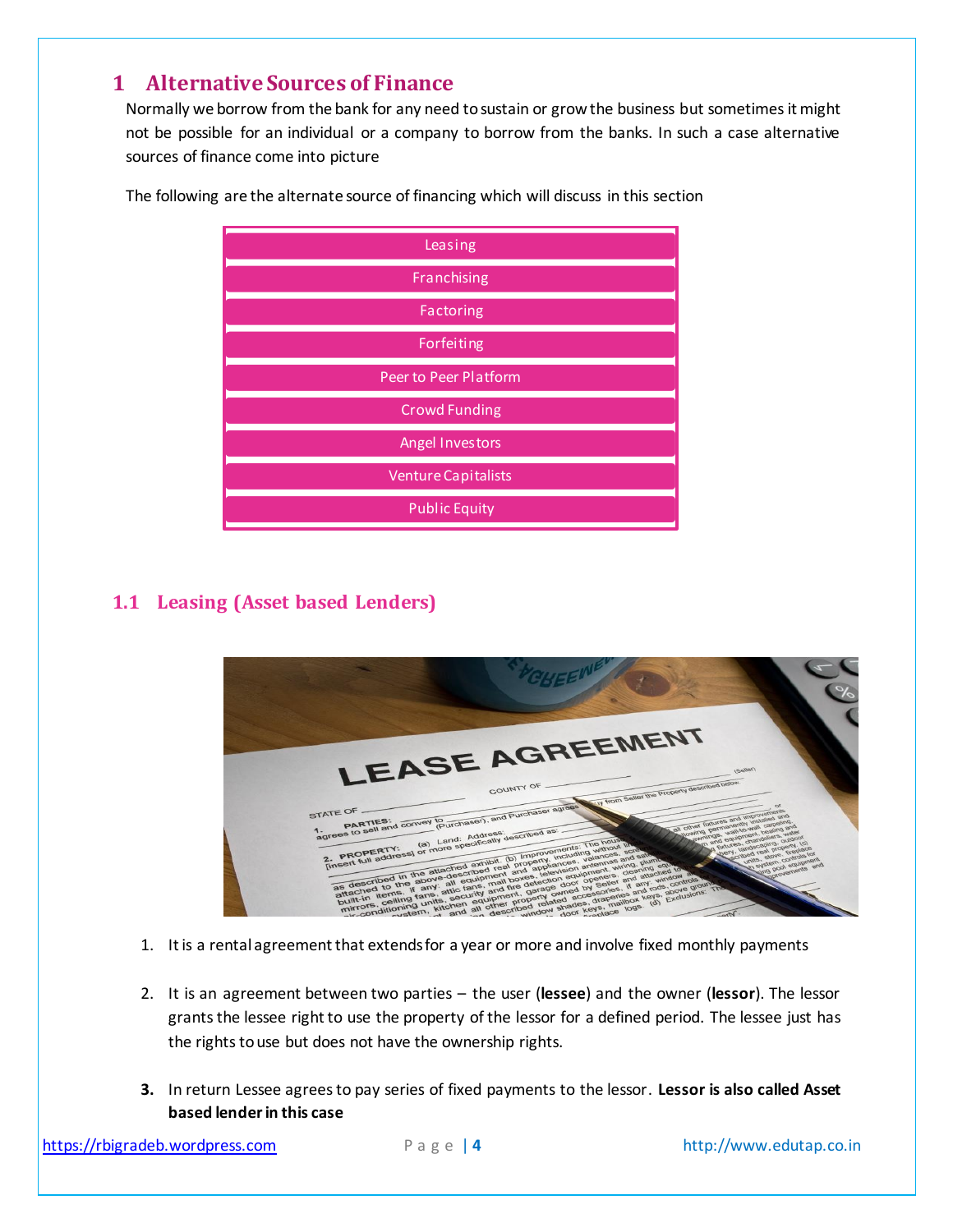#### **Elements of Leasing**

Leasing is one of the important and popular parts of asset based finance. It consists of the following essential elements

- **1. Parties:** These are essentially two parties to a contract of lease financing, namely the owner and user of the assets.
- **2. Leaser:** Leaser is the owner of the assets that are being leased. Leasers may be individual partnership, joint stock companies, corporation or financial institutions.
- **3. Lesse:** Lesse is the receiver of the service of the assets under a lease contract. Lesse may be firms or companies.
- **4. Lease broker:** Lease broker is an agent in between the leaser (owner) and lessee. He acts as an intermediary in arranging the lease deals. Merchant banking divisions of foreign banks, subsidiaries Indian banking and private foreign banks are acting as lease brokers.
- **5. Lease assets:** The lease assets may be plant, machinery, equipment's, land, automobile, factory, building etc.

#### **Types of Leasing**

Leasing, as a financing concept, is an arrangement between two parties for a specified period. Leasing may be classified into different types according to the nature of the agreement. The following are the major types of leasing as follows:

- (A) Lease based on the term of lease
	- 1) Finance Lease
	- 2) Operating Lease
- (B) Lease based on the method of lease
	- 1) Sale and lease back
	- 2) Direct lease
- (C) Lease based in the parties involved
	- 1) Single investor lease
	- 2) Leveraged lease
- (D) Lease based in the area
	- 1) Domestic lease
	- 2) International lease

[https://rbigradeb.wordpress.com](https://rbigradeb.wordpress.com/) P a g e | **5** http://www.edutap.co.in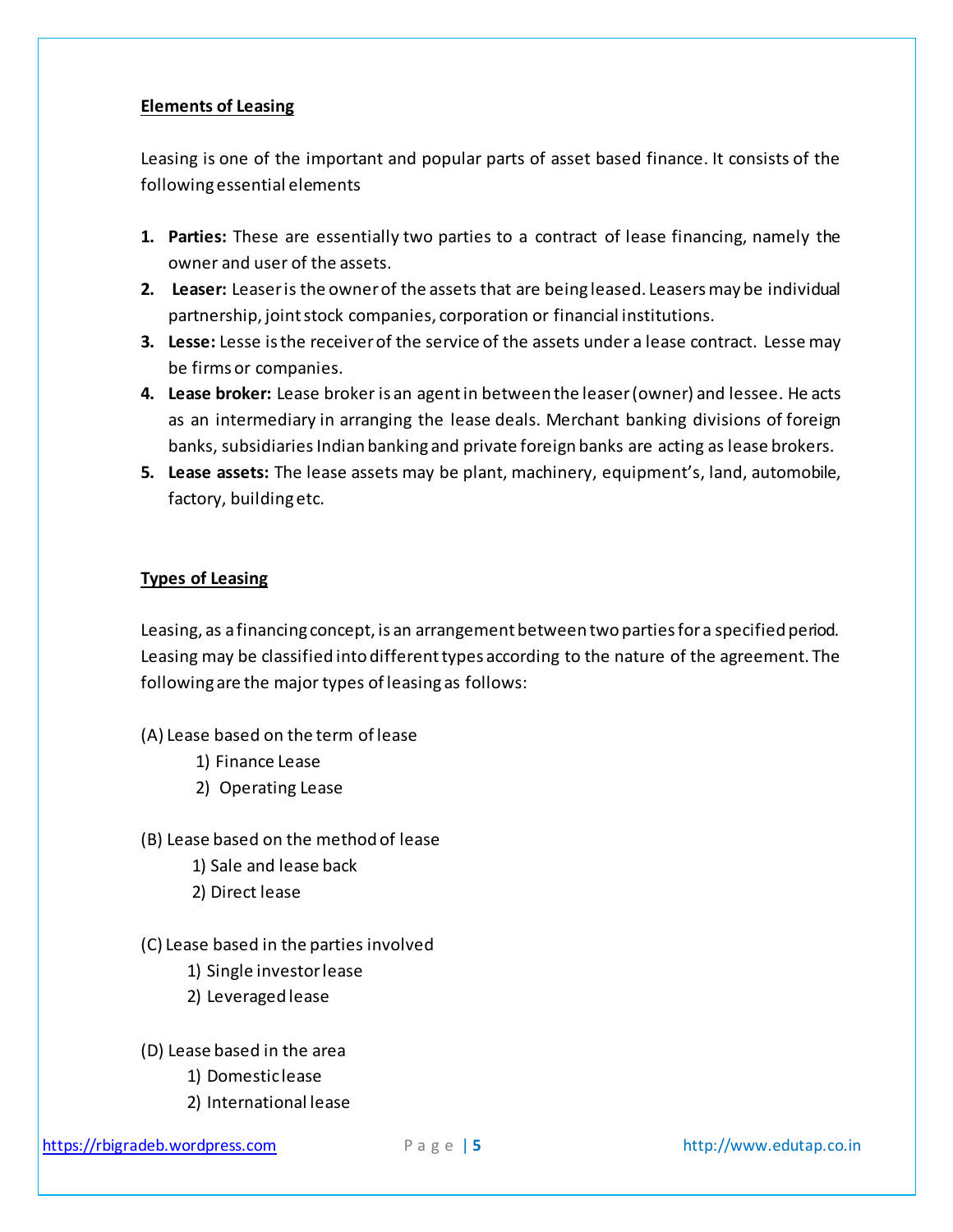- 1. **Operational Lease**: Operating lease is one of the short-term and cancelable leases. It is also called as service lease. The asset is returned to the lessor after the lease period comes to an end. It means a lease for a time shorter than the economic life of the assets; generally, the payments over the term of the lease are less than the leaser's initial cost of the leased asset. For example: Hiring a car for a particular travel. It includes all expenses such as driver salary, maintenance, fuels, repairs etc.
- 2. **Financial lease**: It is also called as full payout lease. It is long term lease period. For example, lease for 100 years. During the lease period the ownership remains with the lessor but the ownership is transferred to the lessee after the lease period. The lessee has to pay very less price than the market value of the property after 100 years. For example: Hiring a factory, or building for a long period
- 3. **Direct lease:** When the lease belongs to the owner of the assets and users of the assets with direct relationship it is called as direct lease. Direct lease may be Dipartite lease (two parties in the lease) or tripartite lease. (Three parties in the lease)
- 4. **Sale and lease back:** It is a lease under which the owner sells an asset for cash to a prospective leaser and then leases back the same asset, making fixed periodic payments for its use. It may be in the firm of operating leasing or financial leasing. It is one of the convenient methods of leasing which facilitates the financial liquidity of the company.
- 5. S**ingle investor lease:** When the lease belongs to only two parties namely leaser and it is called as single investor lease. It consists of only one investor (owner). Normally all types of leasing such as operating, financially, sale and lease back and direct lease are coming under this category
- 6. **Leveraged lease:** This type of lease is used to acquire the high level capital cost of assets and equipment's. Under this lease, there are three parties involved; the leaser, the lender and the lessee. Under the leverage lease, the leaser acts as equity participant supplying a fraction of the total cost of the assets while the lender supplies the major part.
- 7. **Domestic lease:** In the lease transaction, if both the parties belong to the domicile of the same country it is called as domestic leasing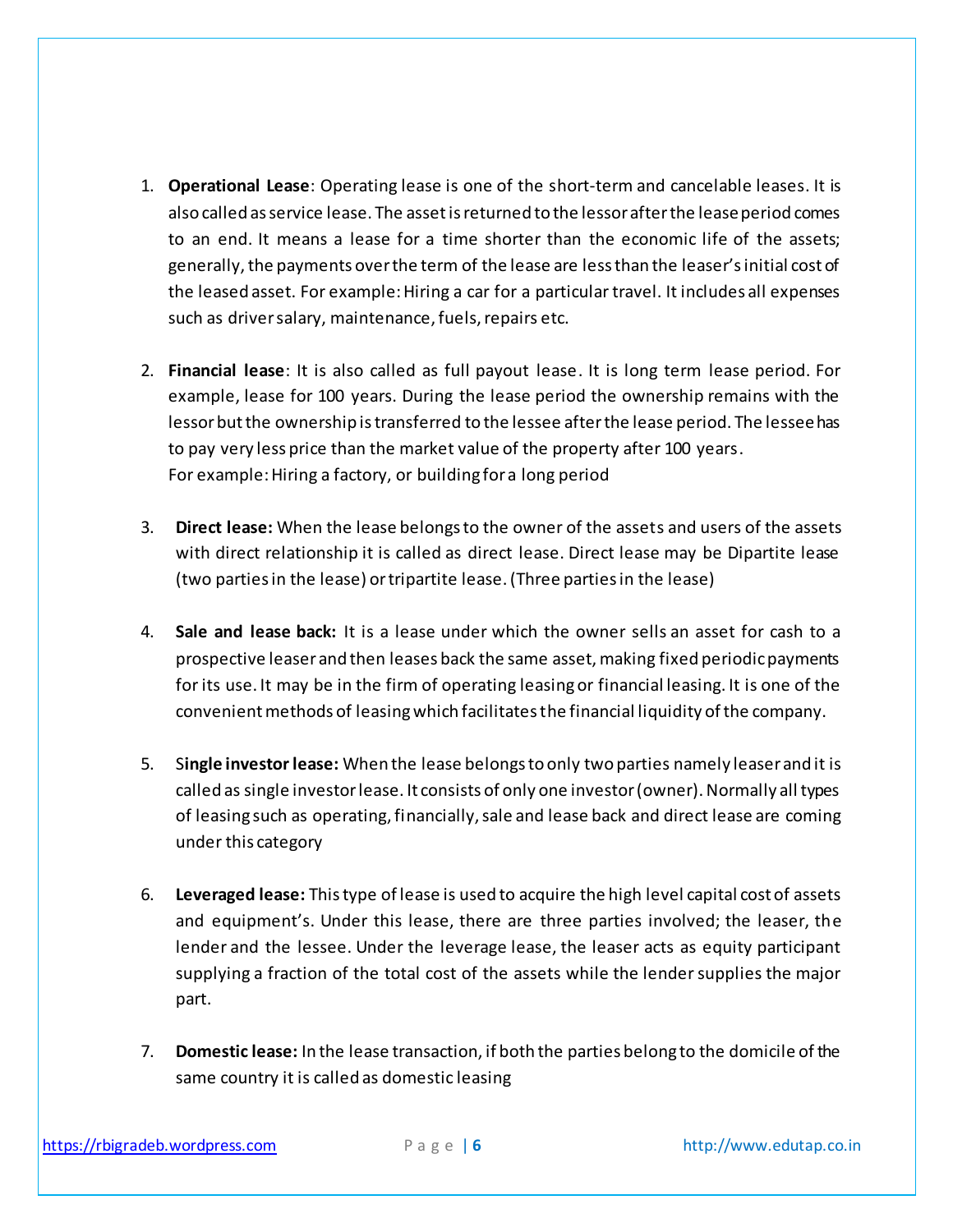8. **International lease:** If the lease transaction and the leasing parties belong to the domicile of different countries, it is called as international leasing

# <span id="page-6-0"></span>**1.2 Franchising**



- 1. Under this model the Company which does not have capital to expand, give the franchise rights to an individual or a company. The company giving rights is called **franchisor** and company being given franchise is called **franchisee**
- 2. The franchisor gives the franchisee right to run a local business under the brand name of the franchisor. Franchisee benefits from already established brand name whereas franchisor benefits in terms of business expansion without much investment
- 3. Franchisor changes the franchisee initial lump sum money and later gets a share in the profit
- 4. Franchisor provides franchisee support in terms of guidance, training of employees, marketing etc.
- 5. Example would be Mc Donald which is going on a franchise model in India. All the petrol pumps from Indian Oil, Bharat Petroleum are also based on this model

## **Types of Franchising**

There are 3 main type of franchising

[https://rbigradeb.wordpress.com](https://rbigradeb.wordpress.com/) P a g e | **7** http://www.edutap.co.in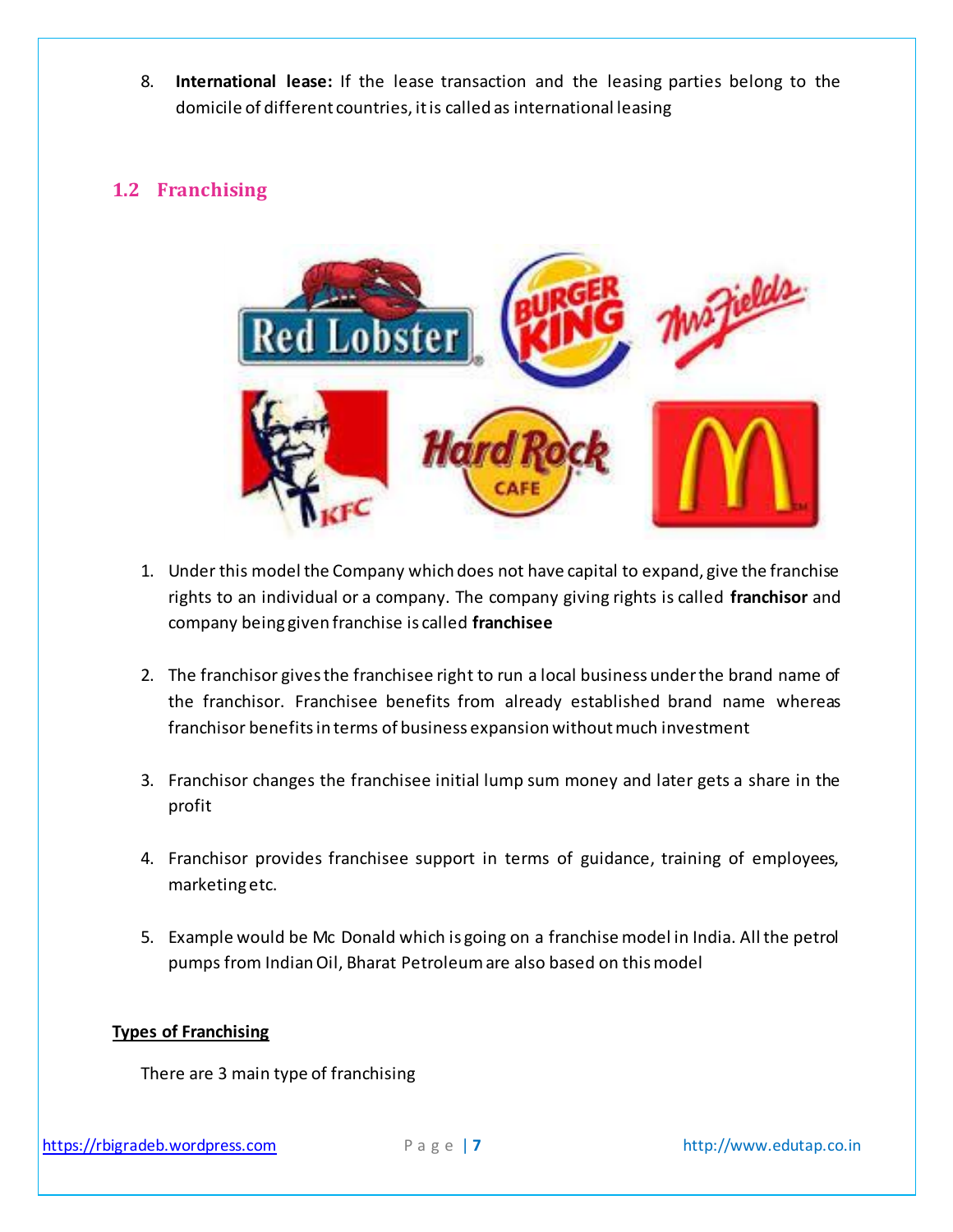- 1) **Product Franchise:** A product franchise is a franchising agreement where manufacturers allow retailers to distribute products and use names and trademarks. A product distribution franchise model is very much like a supplier-dealer relationship. Typically, the franchisee merely sells the franchisor's products. However, this type of franchise will also include some form of integration of the business activities. Example - Coca Cola, Maruti Suzuki
- 2) **Business format franchise:** It is a franchising arrangement where the franchisor provides the franchisee with an established business, including name and trademark, for the franchisee to run independently. The franchisee not only distributes the franchisor's products and services under the franchisor's trade mark, but also implements the franchisor's format and procedure of conducting the business. Example - KFC, Dominos.
- 3) **Management Franchise:** is type of franchise in which The franchisee provides the management expertise, format and/or procedure for conducting the business. Some examples of Management Franchise are Hilton, Hyatt

#### **Concept Check**

Ram and Sham have entered into a leasing agreement. Ram has sold the property to Sham for a sum of 30,00000 and then got the lease of the same property from Sham at a very nominal rate. What kind of lease agreement it is?

- A. Domestic Lease
- B. Direct Lease
- C. Sale and lease Back
- D. Long term lease

Answer is C. Since Ram sold the assets and took back the lease it is an example of Sale and lease back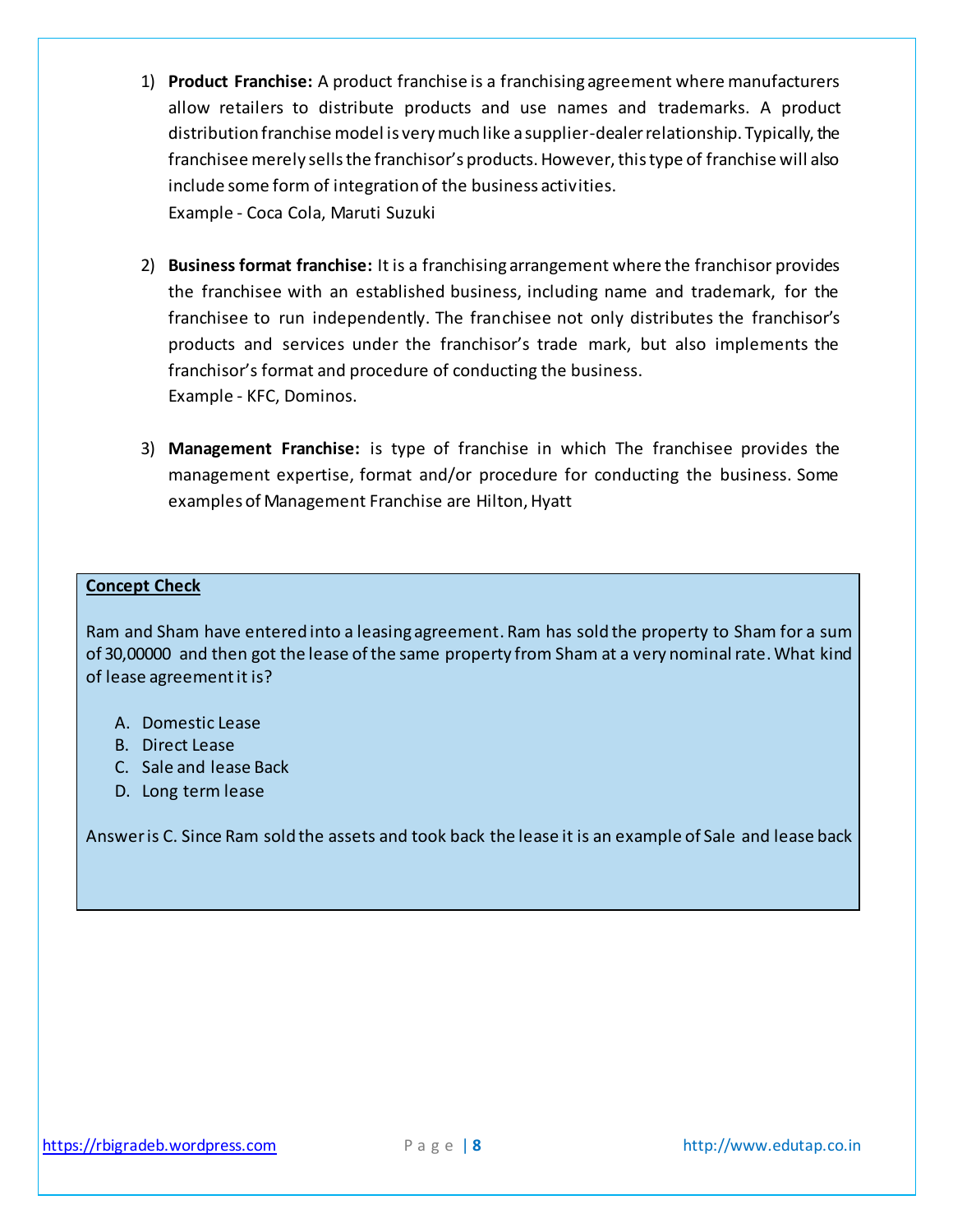# <span id="page-8-0"></span>**1.3 Factoring**



- 1. **Factoring** is a **financial transaction** and a type of debtor finance in which a business*sells*its accounts receivable (i.e., invoices) to a third party (**called a factor**) at a discount. A business will sometimes factor its receivable assets to meet its present and immediate cash needs. Factoring is commonly referred to as accounts receivable factoring, invoice factoring, and sometimes accounts receivable financing.
- 2. **For example**, if Car sellersells a car to the customer then you generate an invoice. The payment for that car might come after 6 months (this type of payment which comes in future for already sold thing is called **receivables**) but car seller can use the invoice to take the money upfront from the party who is lending the money. The lender will make sure than when the invoice amount comes the due amount is given to the lender
- 3. There are three parties directly involved: **the** *factor* who **purchases the receivable**, **the one who sells the receivable, and the debtor who has a financial liability that requires him or her to make a payment to the owner of the invoice**. The receivable, usually associated with an invoice for work performed or goods sold, is essentially a financial asset that gives the owner of the receivable the legal right to collect money from the debtor whose financial liability directly corresponds to the receivable asse t. The seller*sells* the receivables at a discountto the third party, the specialized financial organization (aka the factor) to obtain cash. This process is sometimes used in manufacturing industries when the immediate need for raw material outstrips their available cash and ability to purchase "on account"
- 4. The *sale* **of the receivable transfers ownership of the receivable to the factor**, indicating the factor obtains all of the rights associated with the receivables. Accordingly, the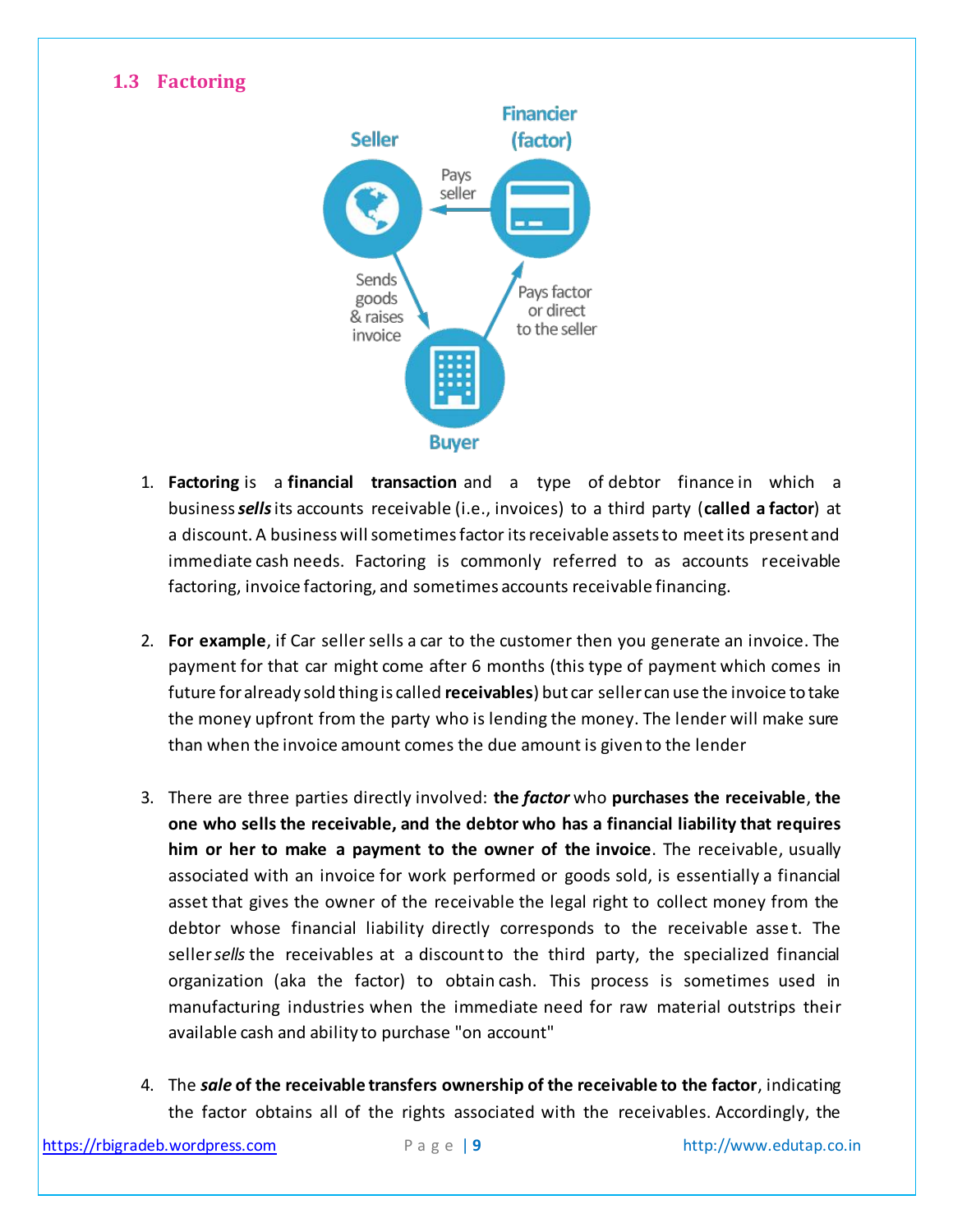receivable becomes the factor's asset, and the factor obtains the right to receive the payments made by the debtor for the invoice amount.

- 5. Usually, the account debtor is notified of the sale of the receivable, and the factor bills the debtor and makes all collections; however, non-notification factoring, where the client (seller) collects the accounts sold to the factor, as agent of the factor, also occurs. The arrangement is usually confidential in that the debtor is not notified of the assignment of the receivable and the seller of the receivable collects the debt on behalf of the factor
- 6. If the factoring transfers the receivable "**without recourse**", the factor (purchaser of the receivable) must bear the loss if the account debtor does not pay the invoice amount. If the factoring transfers the receivable "**with recourse**", the factor has the right to collect the unpaid invoice amount from the transferor (seller)
- 7. There is also a risk that the debtor who has to pay to the factor might return some units of the product originally bought from the seller of the receivables. Such a risk is called risk of merchandise return. Such merchandise returns are responsibility of the seller and the factor will typically hold back paying the seller for a portion of the receivable being *sold* (the "factor's holdback receivable") in order to cover the merchandise returns
- 8. There are four principal parts to the factoring transaction, all of which are recorded separately by an accountant who is responsible for recording the factoring transaction:
	- I. "**Fee**" paid to the factor,
	- II. The **Interest Expense** paid to the factor for the advance of money,
	- III. The "**bad debt expense**" associated with portion of the receivablesthat the seller expects will remain unpaid and uncollectable,
	- IV. The "**factor's holdback receivable**" amount to cover merchandise returns, and any additional "loss" or "gain" the seller must attribute to the sale of the receivables.
	- V. Sometimes the factor's charges paid by the seller (the factor's "client") covers a **discount fee, additional credit risk** the factor must assume, and other services provided. The factor's overall profit is the difference between the price it paid for the invoice and the money received from the debtor, less the amount lost due to non-payment.
- 9. The **Kalyanasundaram Study Group** set up by the **Reserve Bank of India** in January 1988 to examine the feasibility and mechanics of starting factoring organizations in the country paved the way for provision of domestic factoring services in India. The Banking Regulation Act, 1949 was amended to include factoring as a form of business in which the banks might engage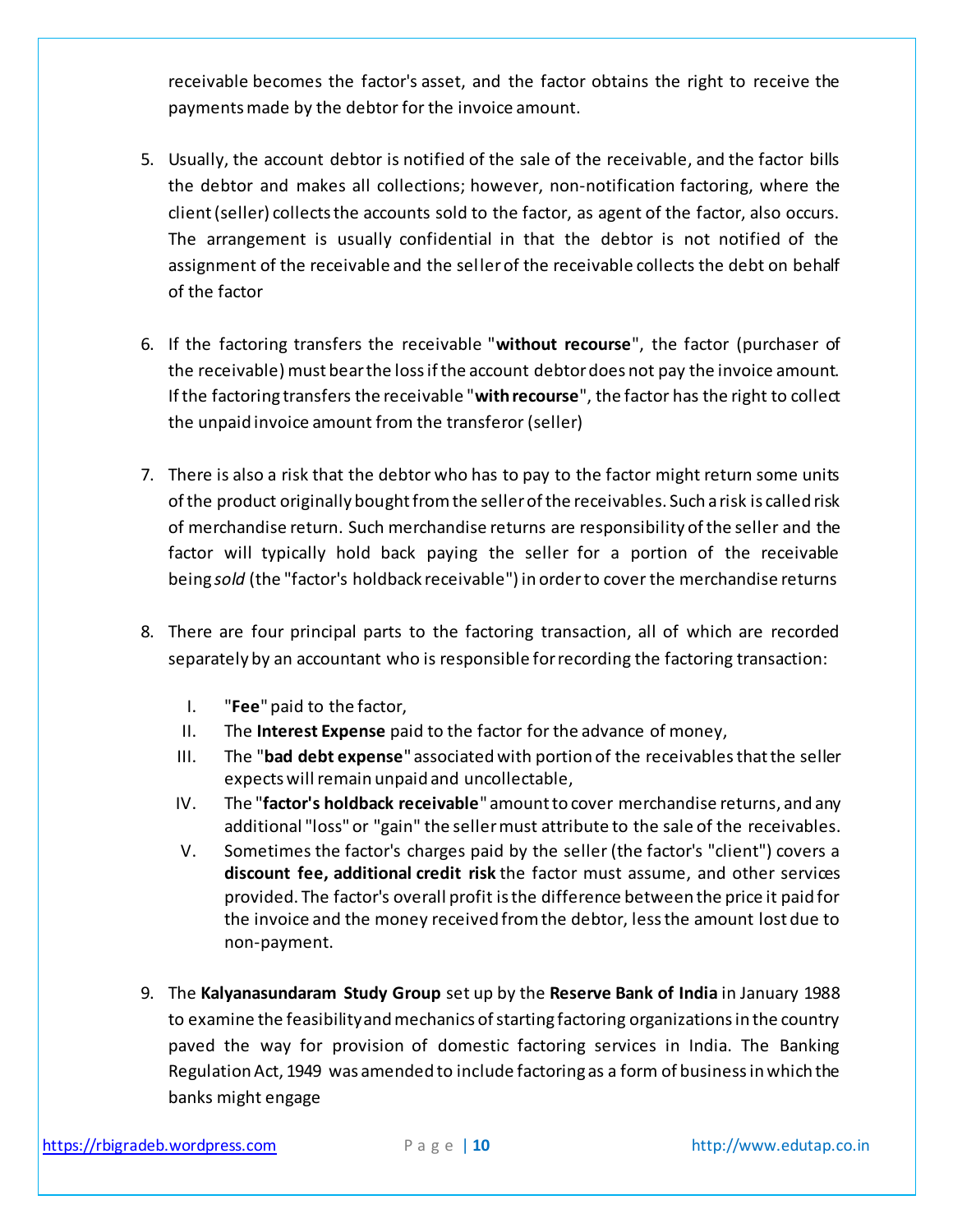- 10. The government of India enacted the **Factoring Regulations Act, 2011** to bring in the much needed legal framework for the factoring business. The Act also specifies that any entity conducting the factoring business would need to be registered with the RBI as NBFCs
- 11. Factoring has still not realized its potential due to lack of awareness among people
- 12. Factoring is not the same as *invoice discounting*. Factoring is the *sale* of receivables, whereas invoice discounting is a *borrowing* that involves the use of the accounts receivable assets as collateral for the loan

# <span id="page-10-0"></span>**1.4 Forfeiting**

- 1. Forfeiting is similar to factoring which allows exporters to obtain cash by selling their receivables from the foreign country at some discount. For example, if exporter of cycles would get Rs 2 lakh after 6 months from a firm in Germany then the exporter can get some money right now at some discount from a lender in India. The lender in this case may give money after applying 10% discount i.e. Rs 1, 60,000. Lender in India will get all amount of 2 lakhs after 6 months from the firm in Germany
- 2. The Indian company lending money in this example would be called forfeiter. Normally it's a specialized firm or a bank who acts as a forfeiter
- 3. Forfeiters only work with exporters unlike in factoring where transaction can take place with any entity

# <span id="page-10-1"></span>**1.4.1 Characteristics of Forfeiting**

The characteristics of a forfaiting transaction are:

- The payment is normally receivable in any major convertible currency.
- A letter of credit or a guarantee is made by a bank, usually in the importer's country.
- The contract can be for either goods or services.

At its simplest, the receivables should be evidenced by a promissory note, a bill of exchange, a deferred-payment letter of credit, or a letter of forfaiting.

The International Trade & Forfaiting Association (**ITFA**) wasfounded in 1999 as a worldwide trade association for the forfaiting industry with a cash contribution of the **VEFI** (VEFI, founded in 1978 is the oldest forfaiting association in the world). Its purpose is to develop business relationships and assist other forfaiting-related organizations.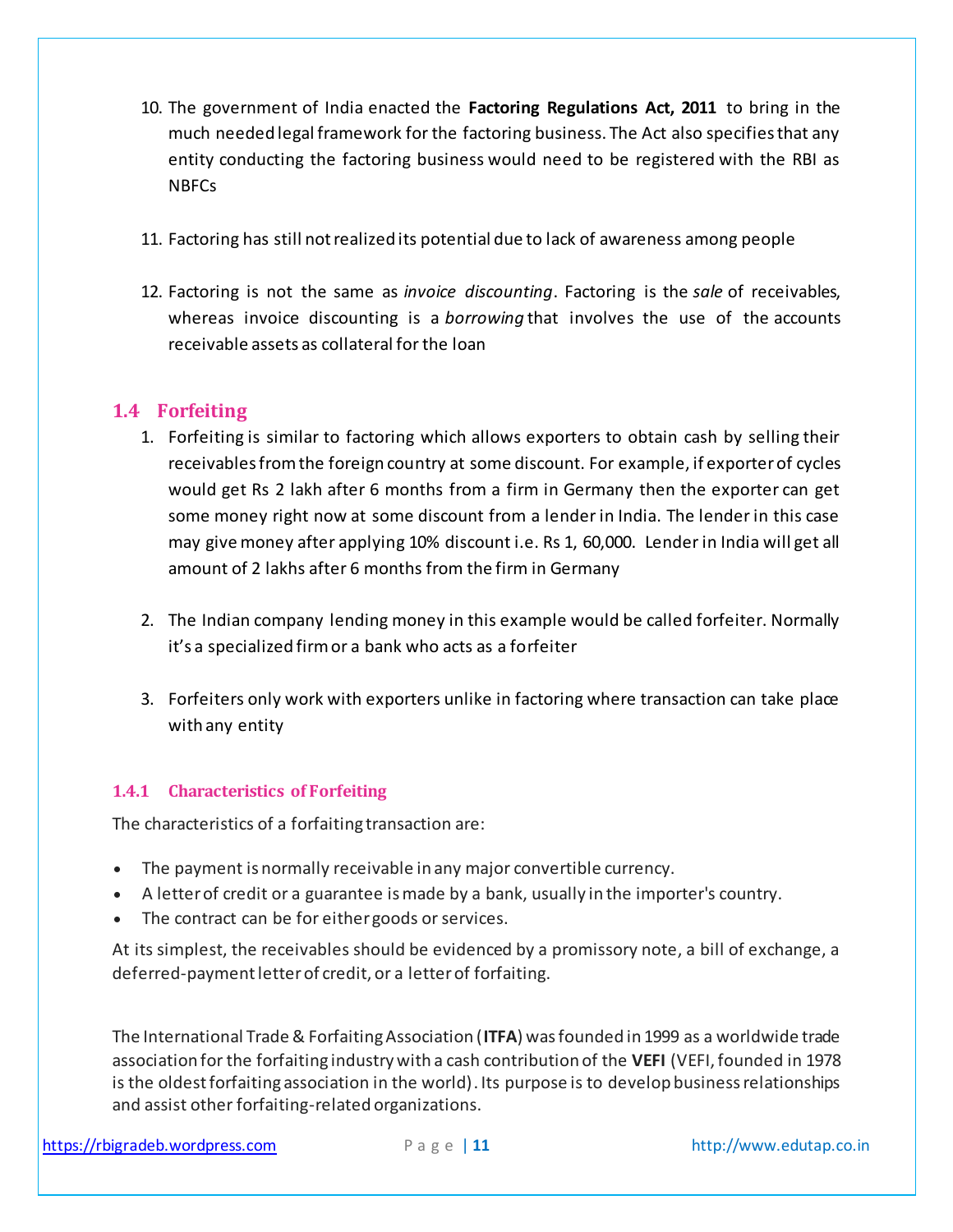#### **Concept Check**

Mr. Sharma has sold a set of receivables to the Bank who is acting as a factor in this case. But Unfortunately the qualities of goods sold by Mr. Sharma was very bad and the company who bought goods returned back almost 1/3rd of the units initially bought. But Bank was not impacted by this as thanks to the bank manager they had taken this scenario into account. What part of factoring transaction is that which saved the loss to the bank?

- A. Fee
- B. Bad debt expense
- C. Factor's holdback receivable
- D. Discount fee

Answer is C: The "**factor's holdback receivable**" amount to cover merchandise returns, and any additional "loss" or "gain" the seller must attribute to the sale of the receivables

## <span id="page-11-0"></span>**1.5 Peer to Peer Platforms**



1. Traditionally, for every business the primary source to raise loans to scale up or as working capital came from banks. However, banks often want collaterals and small businesses and ones engaged in the service sector find it extremely difficult. Also, compared to bigger

[https://rbigradeb.wordpress.com](https://rbigradeb.wordpress.com/) **Page | 12** http://www.edutap.co.in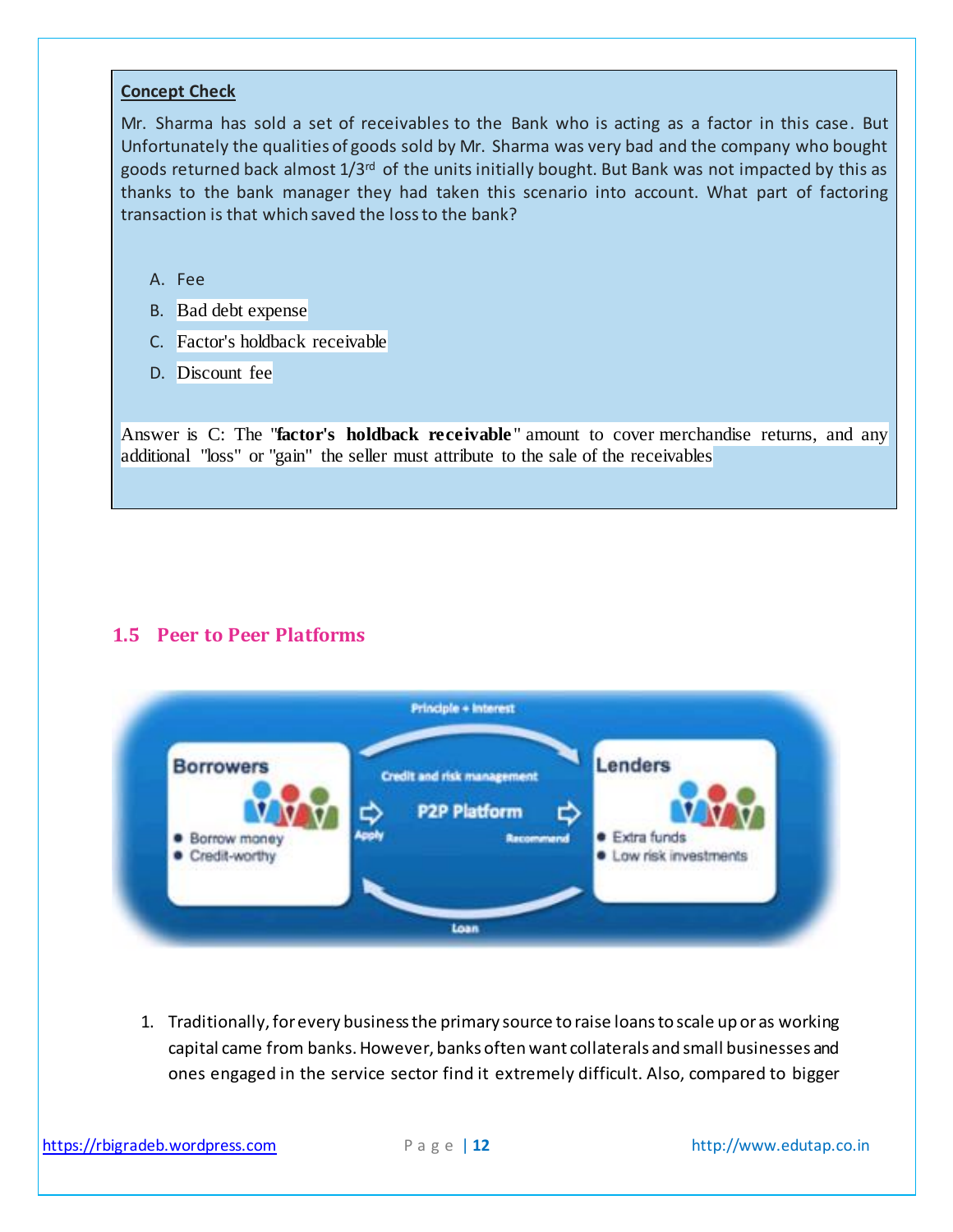and established companies, banks often charge a higher rate of interest for smaller companies as they view such loans risky.

- 2. Online P2P sites seek to connect interested lenders with borrowers, thereby eliminating intermediaries and costs. Borrowers now have an attractive option to raise money to fund their business needs, mostly without the need for collaterals and at much lower rates compared to banks, while investors that are sitting on idle cash have the option to get returns that are very lucrative.
- 3. In Short, Peer-to-peer lending, sometimes abbreviated P2P lending, is the practice of lendingmoney to individuals or businesses through online services that match lenders with borrowers. Since peer-to-peer lending companies offering these services generally operate online, they can run with lower overhead and provide the service more cheaply than traditional financial institutions
- 4. As a result, lenders can earn higher returns compared to savings and investment products offered by banks, while borrowers can borrow money at lower interest rates even after the P2P lending company has taken a fee for providing the matchmaking platformand credit checking the borrower. But there is a risk of borrower defaulting on the loans taken out from peer-lending websites.
- 5. Also known as **crowdlending**, many peer-to-peer loans are unsecured personal loans, though some of the largest amounts are lent to businesses. Secured loans are sometimes offered by using luxury assets such as jewelry, watches, vintage cars, fine art, buildings, aircraft and other business assets as collateral. They are made to an individual, company or charity. Other forms of peer-to-peer lending include student loans, commercial and real estate loans, payday loans, as well as secured business loans, leasing, and factoring.
- 6. Globally platforms like **Fundingcircle.com** and in India platforms like **Faircent.com** provide businesses an alternative source to raise working capital. In a validation of the model Google has earlier this year tie-up with Lending Club in the US to provide small loans to its technology partners.
- 7. The Platform provides a credit rating to the individual who wants to borrow money. The lenders can provide the money based on the credit rating. Several lenders can give their rate of interest and buyer can avail the cheapest option available
- 8. The platforms provide services such as details of credit history of a borrower or collecting interest payments from the borrower. For this the platforms charges a fee from both the lender and borrower

[https://rbigradeb.wordpress.com](https://rbigradeb.wordpress.com/) **Page | 13** http://www.edutap.co.in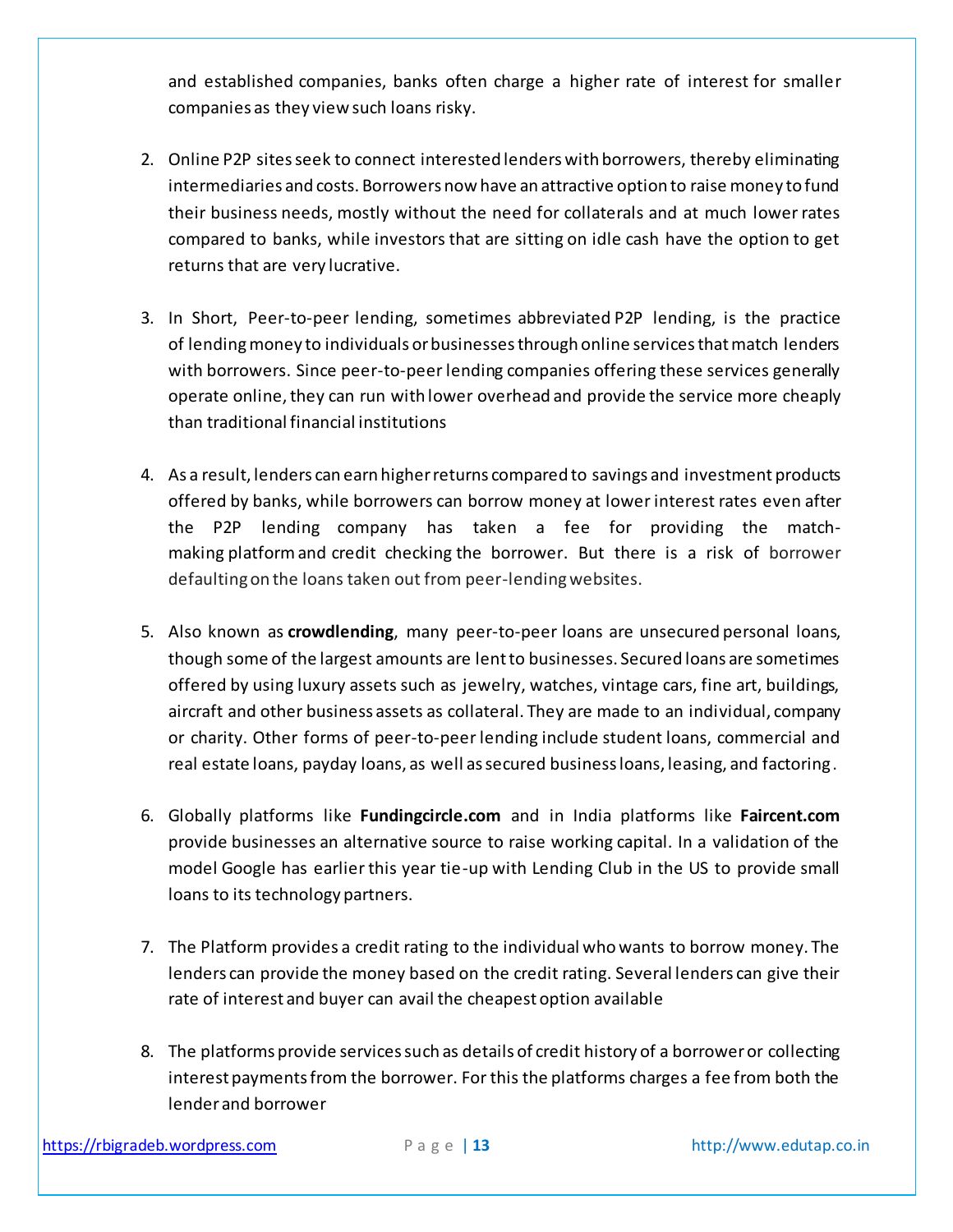9. The lender's investment in the loan is **not normally protected by any government guarantee**. On some services, **lenders mitigate the risk of bad debt by choosing which borrowers to lend to, and mitigate total risk by diversifying their investments among different borrowers**. Other models involve the P2P lending company maintaining a separate, ring-fenced fund also known as provision fund. The Provision fund is used to pay lenders back in the event the borrower defaults.

#### <span id="page-13-0"></span>**1.5.1 Services Provided by P2P Platforms**

- 1. Online investment platform to enable borrowers to attract lenders and investors to identify and purchase loans that meet their investment criteria
- 2. Development of credit models for loan approvals and pricing
- 3. verifying borrower identity, bank account, employment and income
- 4. Performing borrower credit checks and filtering out the unqualified borrowers
- 5. Processing payments from borrowers and forwarding those payments to the lenders who invested in the loan
- 6. Servicing loans, providing customer service to borrowers and attempting to collect payments from borrowers who are delinquent or in default
- 7. Legal compliance and reporting
- 8. Finding new lenders and borrowers (marketing)

## <span id="page-13-1"></span>**1.5.2 RBI's Regulation of Peer to Peer Platforms**

There has been lot of debate whether this sector should be regularized by RBI or not since it is just in nascent stage. RBI has **proposed** following regulations for these platforms though **these are yet to be formally put in practice by RBI**

1. P2P companies must act only as intermediaries and their role must be limited to bringing the

borrower and lender together. This basically means that P2P lenders c**annot take on the** 

#### **functions of a bank and seek and keep deposits**

- 2. **Funds must move directly from the lender's account to the borrower's account** to prevent risk of money laundering
- 3. P2P platforms **can't assure returns to lenders**
- 4. The companies must have a **minimum capital of Rs.2 crore**
- 5. The platforms may have to adhere to a leverage ratio so that they do not expand indiscriminately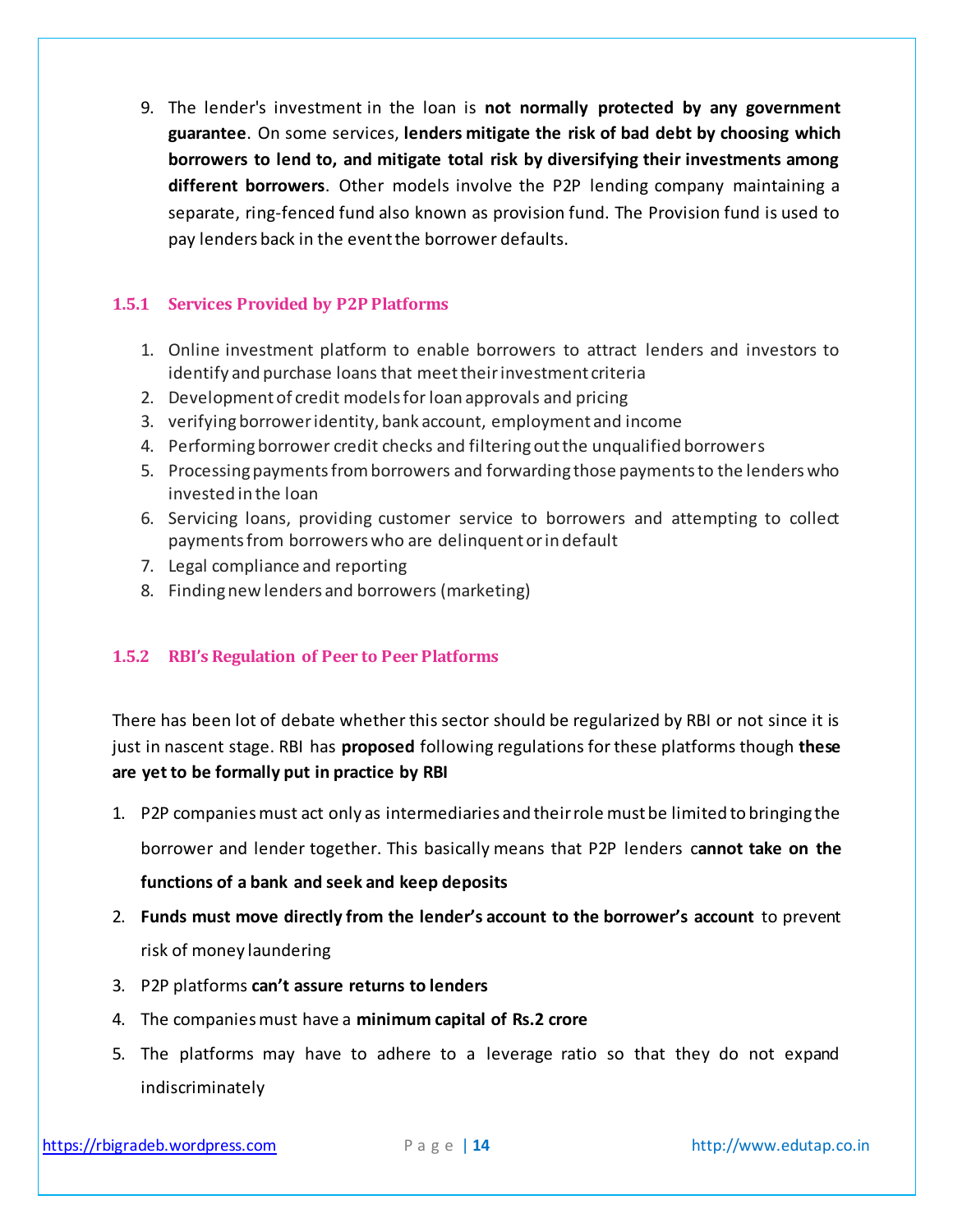- 6. Since lenders may not be sophisticated, there may be **limits on maximum contribution by a lender** to a borrower/segment of activity
- 7. Promoters, directors and chief executive officers of P2P platforms will have to **meet so-called "fit and proper" criteria**. Fit and proper criteria is defined in detail in the 'Corporate Governance Unit'
- 8. Some proportion of the board members of such platforms may need to **have a background in finance**.
- 9. Platforms will need to **submit regular reports on their financial position**, loans arranged each quarter, complaints and so on to RBI
- 10. Since RBI can only regulate companies and co-operative societies (and not individuals, proprietorships, partnerships or limited liability partnerships), **all P2P platforms may have to be structured as companies**
- 11. The platforms will have to **guarantee confidentiality of customer data**
- 12. Loan-**recovery practices of the P2P platforms will need to adhere to existing guidelines** on recovery practices

# <span id="page-14-0"></span>**1.6 Crowd Funding**



- 1. There are various crowd funding sites. These sites allow businesses to pool small investments from a number of investors instead of having to look for a single investment.
- 2. Since investments are made from large number of people and hence the name crowd funding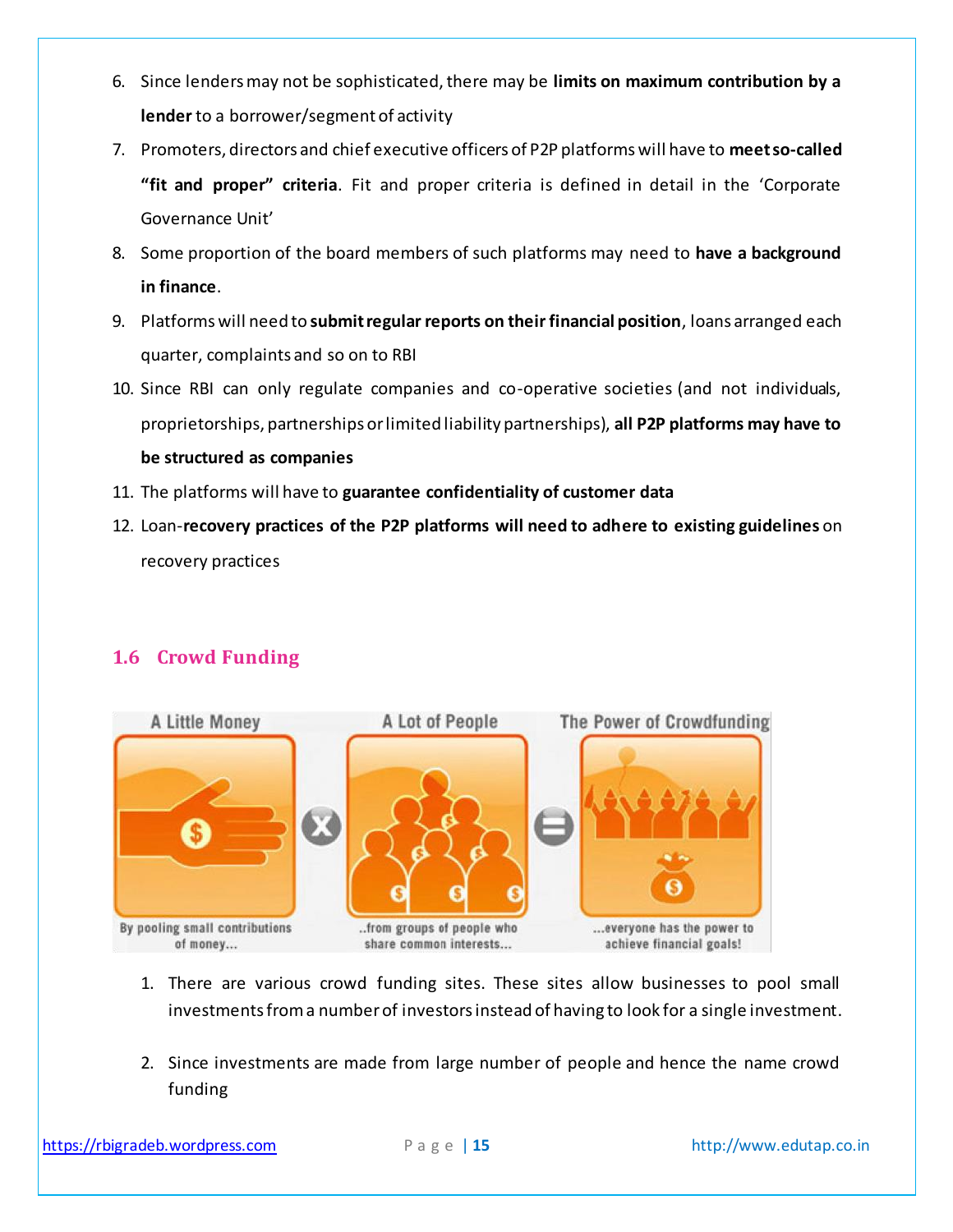- 3. Normally the investors ask for a share in the company in lieu of return for the money. But many a times if investment is made for social benefit then investors might not ask anything in return. For example, many people funded political party AAP for eradicating corruption without asking anything in return
- 4. Some examples of equity crowd funding platforms are Syndicate Room, Crowd cube, Kick starter and Seders
- 5. Investor protection is a major area of concern as the investor putting money may be misled by the borrowers and may misuse the money
- 6. SEBI is undertaking active discussions with stakeholders to come up with a suitable policy

There are 2 Major types of crowdfunding

- 1) **Rewards crowdfunding**: entrepreneurs presell a product or service to launch a business concept without incurring debt or sacrificing equity/shares. This kind of funding is used when the project is a long gestation period research project. Usually, the prototype is launched and people are asked to contribute towards development of the product to pre book the product at a lower price. It is a risky proposition as many a times, these prototypes are never converted into a real product and the entire money put by the customer goes into waste. This method is also used for production of movies, art and other high risk products.
- 2) **Equity crowdfunding: Equity crowdfunding** is the online offering of private company securities to a group of people for investment and therefore it is a part of the capital markets. Because equity crowdfunding involves investment into a commercial enterprise, it is often subject to securities and financial regulation. Equity crowdfunding is also referred to as **crowd-investing**, **investment crowdfunding**, or **crowd equity**.

Equity crowdfunding is a mechanism that enables broad groups of investors to fund startup companies and small businesses in return for equity. Investors give money to a business and receive ownership of a small piece of that business. If the business succeeds, then its value goes up, as well as the value of a share in that business—the converse is also true. Coverage of equity crowdfunding indicates that its potential is greatest with startup businesses that are seeking smaller investments to achieve establishment, while follow-on funding (required for subsequent growth) may come from other sources

3) **Debt Based Crowdfunding**: The concept discussed in Peer to Peer lending is called Debt based Crowdfunding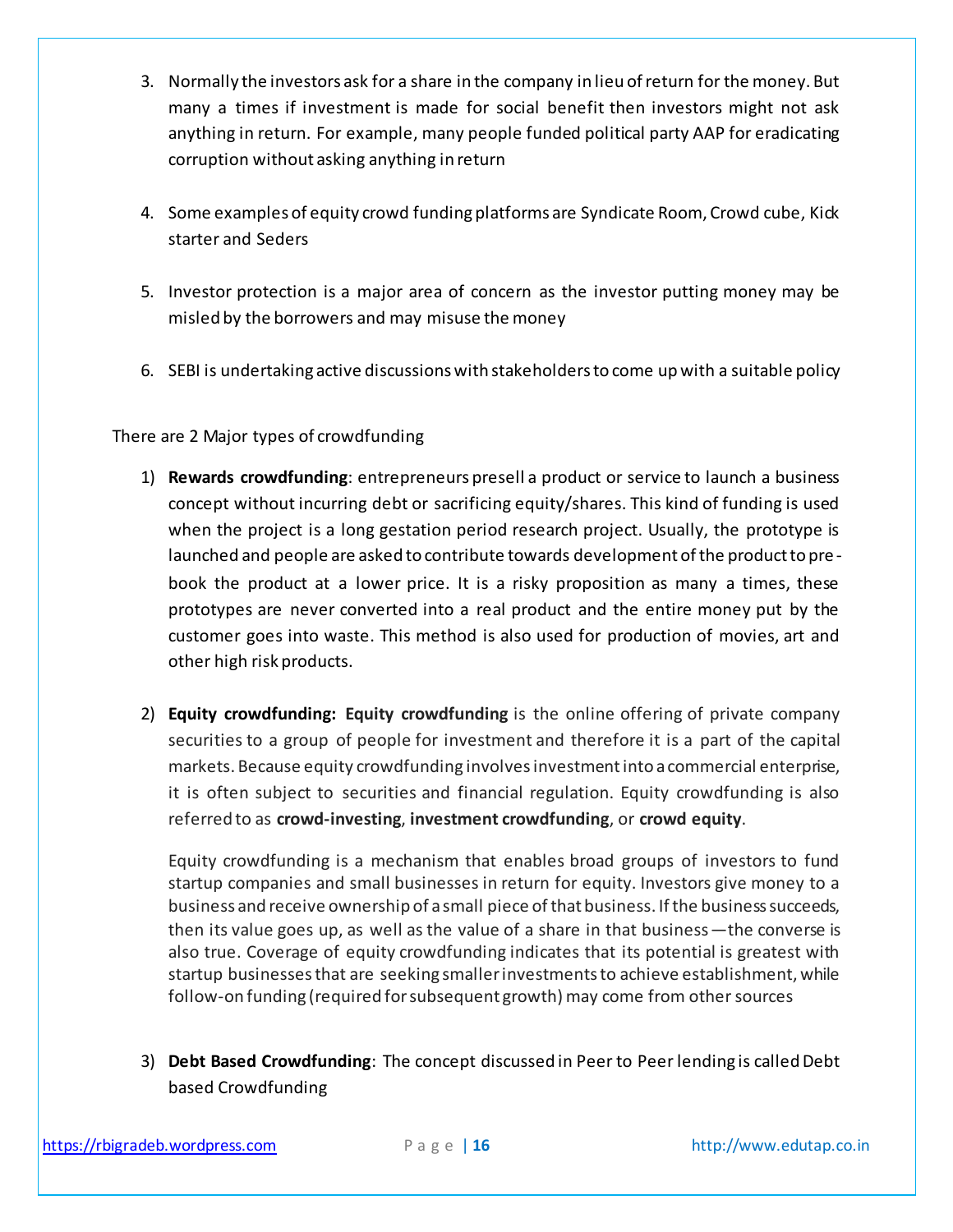- 4) **Litigation Funding**: This is done basically to fund a litigation for a common cause. For example, a builder sold 100 flats to 100 parties but did not deliver. In such a case those 100 people can contribute money to fight the litigation against the builder
- 5) **Charity donation-based crowdfunding** is the collective effort of individuals to help charitable causes. In charity crowdfunding, funds are raised for pro-social or proenvironmental purposes.

#### **Concept Check**

Which of the following is true about P2P lending?

- A. P2P lending is regulated by RBI
- B. P2P lending can lead to scams if left Unregulated
- C. Both A and B
- D. None of the above

Answer is B: P2P lending is still not regulated by RBI. It is proposed to be regulated by RBI. So answer A is not correct. Statement B is correct

## <span id="page-16-0"></span>**1.7 Angel Investors**

- 1. They are group of individuals or an individual itself who invest their own money
- 2. Angel Investors invest in the early (concept) Stages of the company and in return take a share in the company
- 3. They invest typically less money than the Venture Capitalists
- 4. They are not involved much in the functioning of the company though they may advice and ask for reports and status

# <span id="page-16-1"></span>**1.8 Venture Capitalists (VCs)**

- 1. They are professional managing money of corporates, pension funds and individuals which is invested into the companies requiring funding and are high potential
- 2. They are not much into funding at early stages of the business though if the concept is really good they might invest in early stage also
- 3. They invest huge amounts of money, much larger than Angel Investors
- 4. When they invest, they also designate people on the board of the company and people who have the industry knowledge to work on a daily basis in the operations of the company
- 5. They are fully involved in the functioning of the company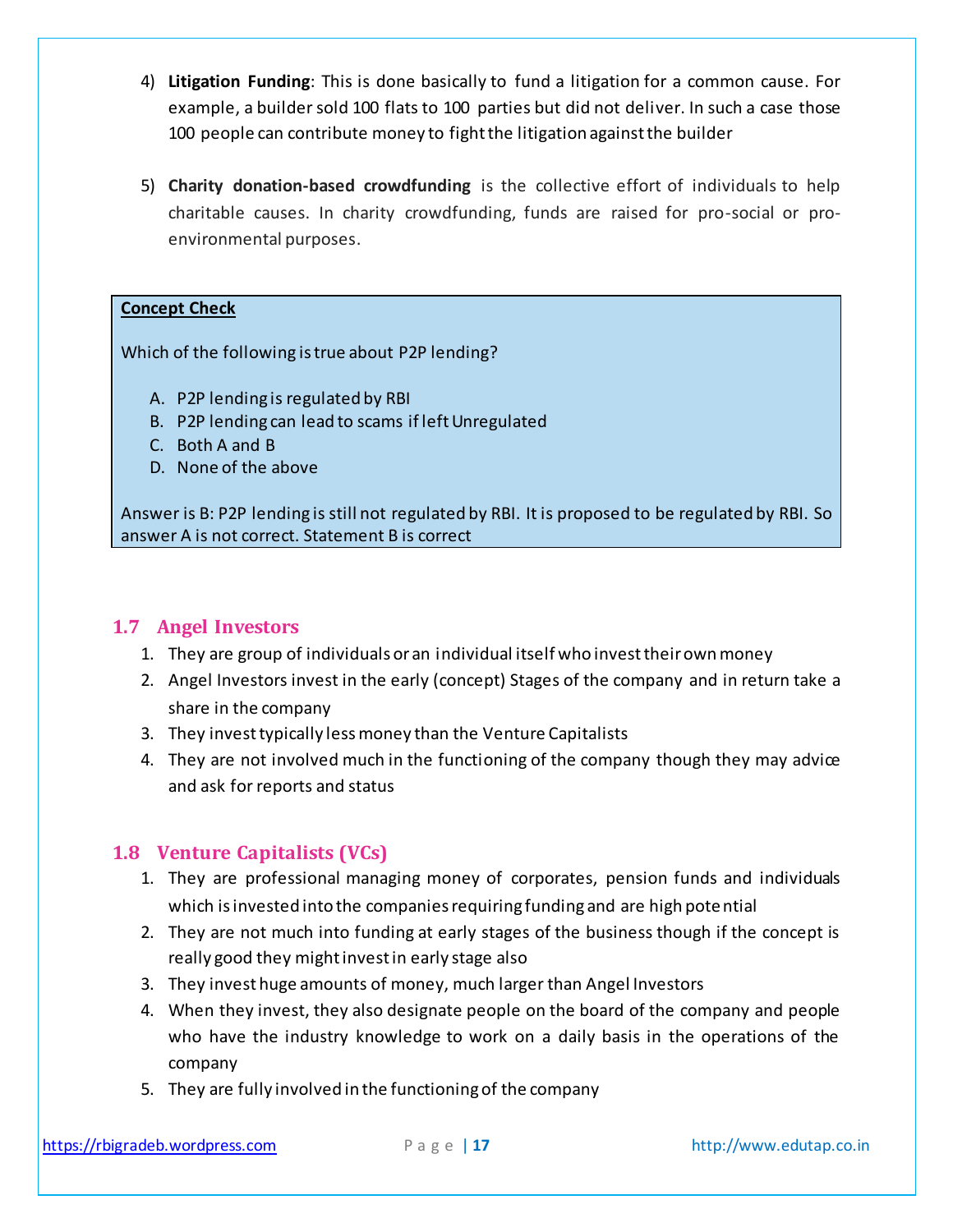#### <span id="page-17-0"></span>**1.8.1 Difference between VC and Angel Investor**

| <b>Angel Investor</b>                       | VC                                         |  |
|---------------------------------------------|--------------------------------------------|--|
| Amount Invested is less                     | Amount Invested is high                    |  |
| <b>Investin Start Ups</b>                   | Invest in little established business      |  |
| Not Involved Much in day to day functioning | Involved fully in the board and daily      |  |
|                                             | operations of the company                  |  |
| Decide quickly on the investment decision   | Takes huge amount of time to take decision |  |
|                                             | on investing                               |  |

## <span id="page-17-1"></span>**1.9 Public Equity**

- 1. In this process the equity (Share in business) is offered to general public through Initial Public Offering (IPO)
- 2. Individual People or Corporates like pension funds, mutual funds may buy those shares
- 3. Its only possible for companies with established business model looking for capital for further growth

| <b>Funding Type</b> | <b>Benefit</b>            | <b>Drawback</b>          | <b>Suitable for</b>    |
|---------------------|---------------------------|--------------------------|------------------------|
| Leasing             | Property Is not sold but  | Not any as such          | Person needing finance |
|                     | still finance is arranged |                          | and having idle lying  |
|                     |                           |                          | property               |
| <b>Franchising</b>  | Growth without much       | Franchisee eats into     | Established brands     |
|                     | investment                | the profits              | looking for growth in  |
|                     |                           |                          | local area without     |
|                     |                           |                          | investment             |
| <b>Factoring</b>    | Credit for payments       | Fees may be charged      | Companies having poor  |
|                     | due in future             | from lender              | cash flows and         |
|                     |                           |                          | problems with working  |
|                     |                           |                          | capital                |
| <b>Forfeiting</b>   | Credit for payments       | Fees may be charged      | Companies having poor  |
|                     | due in future in foreign  | from lender which can    | cash flows or wants to |
|                     | countries and thus        | be high                  | eliminate the risk of  |
|                     | eliminating the risk      |                          | payment from foreign   |
|                     |                           |                          | country                |
| Peer to peer        | Gets best interest rate   | Risk for the investor    | Small business which   |
|                     | after comparison          | that he does not know    | are deemed to be risky |
|                     |                           | the risk involved in the |                        |
|                     |                           | business                 |                        |

# <span id="page-17-2"></span>**1.10 Comparison between Sources of alternate Funding**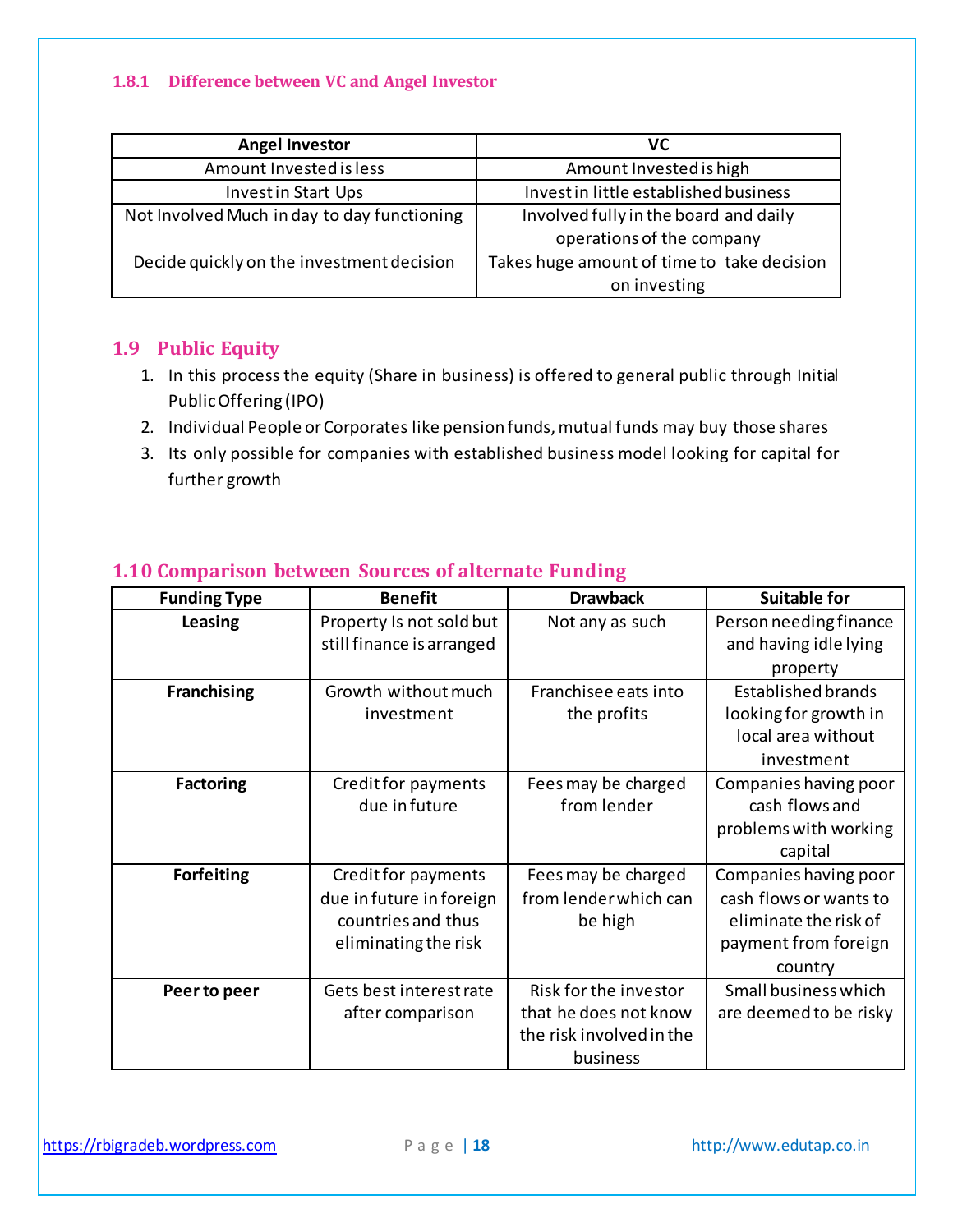| <b>Crowd Funding</b>   | Flexible funding        | Not much guidance       | Where angel Investors  |
|------------------------|-------------------------|-------------------------|------------------------|
|                        | timelines and not much  | from the funders        | and VC's do not agree  |
|                        | pressure to perform     |                         | for funding or funding |
|                        |                         |                         | is required for social |
|                        |                         |                         | cause                  |
| <b>Angel Investors</b> | Some coaching and       | Some meddling by        | Early in the company   |
|                        | contacts                | investors and regular   | concept stage          |
|                        |                         | results reporting       |                        |
| VC's                   | Don't have to pay the   | VCs involvement in the  | Early stage typically  |
|                        | money back. VCs can     | company may             | before you want to     |
|                        | also bring advice and   | challenge management    | make big but have a    |
|                        | partners                |                         | proven model           |
|                        |                         |                         |                        |
| <b>Public Equity</b>   | Access to Large amount  | Lot of money and effort | Companies which are    |
|                        | of Capital              | spent on accounting     | profitable and has     |
|                        |                         | and reporting           | sustained business     |
|                        | Public Investors do not |                         | model                  |
|                        | interfere in day to day | Effort spent on         |                        |
|                        | activities              | managing/Informing      | Large Amount of        |
|                        |                         | the stock exchanges     | Money                  |

# <span id="page-18-0"></span>**2 Private and Social Cost Benefit**

Whenever we try to start a project or a company, we always do the analysis whether it is beneficial or not. This section would let us know what kind of costs and benefits we should analyze before starting the project

There are three kinds of costs and Benefits that we should analyze

- 1. Private Costs and Benefits
- 2. Social Costs and Benefits
- 3. External Costs and Benefits

**To understand this, we would take an example**: The wild life forests, in the region of Uttaranchal, are being cleared by company XYZ at a relatively rapid rate. The company has hired workers to cut the trees. The trees are transported using trucks to the furniture market where they are used for making furniture. XYZ Company has built roads in wild life forests for faster transportation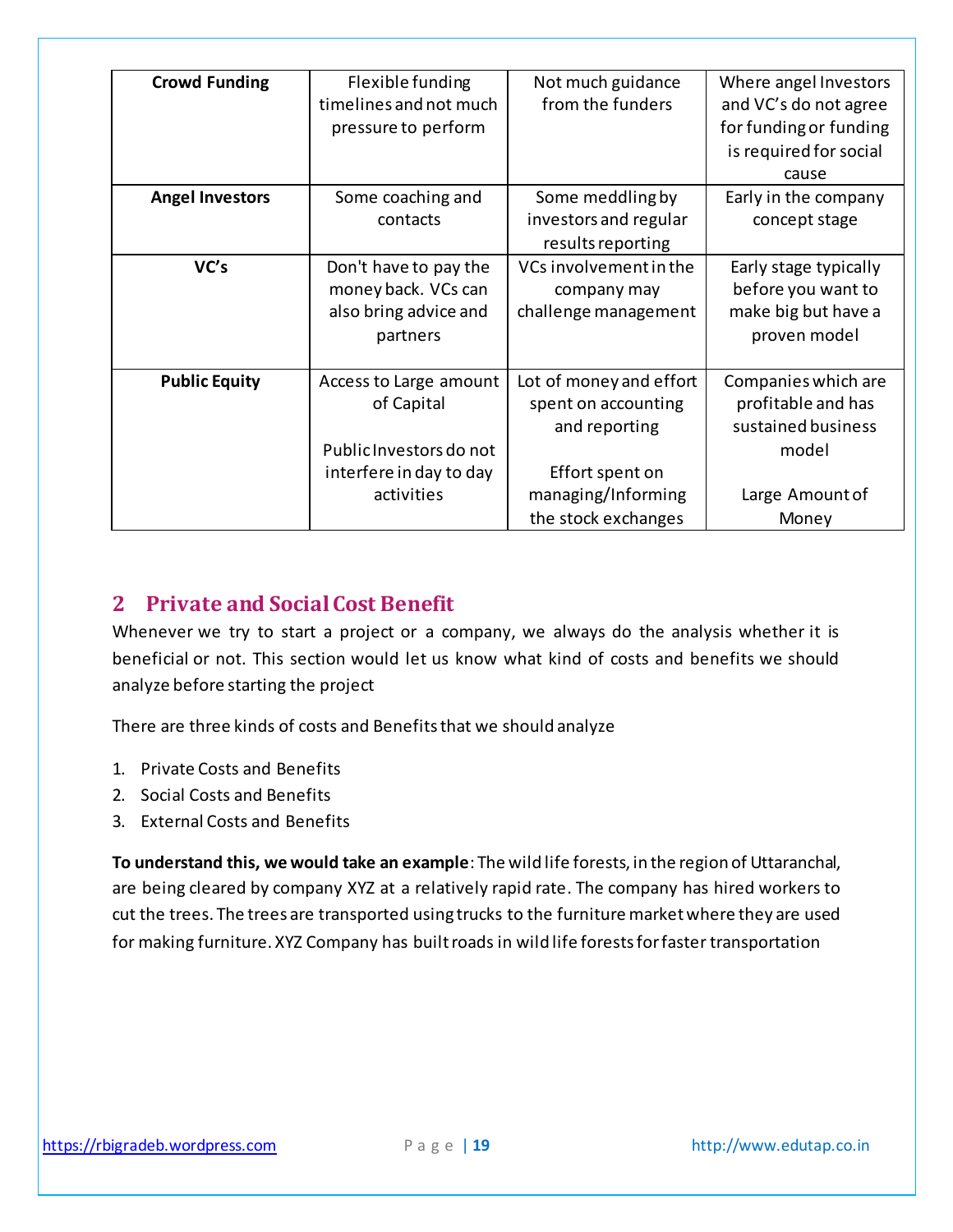#### <span id="page-19-0"></span>**2.1 Private Costs and Benefits**

**Private Costs**: Private costs are the costs borne by those who are directly involved in the decision to produce a product. In the case of a XYZ company, private costs will include, for example, the cost of transporting the wood and the cost of labor

**Private Benefits**: Private benefits are the benefits received by those directly involved in the consumption and production of a product. The private benefit for XYZ Company would be revenue earned from selling the wood

Company XYZ might only consider private costs and benefits and as long as the private benefits exceeds the cost, the company will keep on cutting the trees

## <span id="page-19-1"></span>**2.2 External Costs and Benefits**

When firms produce products and households consume them, they often affect other people. For example, someone smoking in a factory may harm the health of other workers and a clothing firm, that dumps waste into a river, may damage the fishing stocks of a fish farmer and harm the environment. **These kinds of costs are often not considered while doing a feasibility analysis for the project**.

**External Costs**: The negative effects on third parties, due to the consumption and production activities of others, are known as external costs. In case of company XYZ, external costs due to cutting of trees may include damage to wildlife habitats, loss of plant species that could be used to develop medicines, global warming and interference with the lifestyle of local tribes

**External Benefits**: The positive effects on third parties, due to the consumption and production activities of others, are known as external benefits. In Case of company XYZ, external benefits may include reduced transport costs and reduced transport time for tourist firms in the area due to construction of roads by company XYZ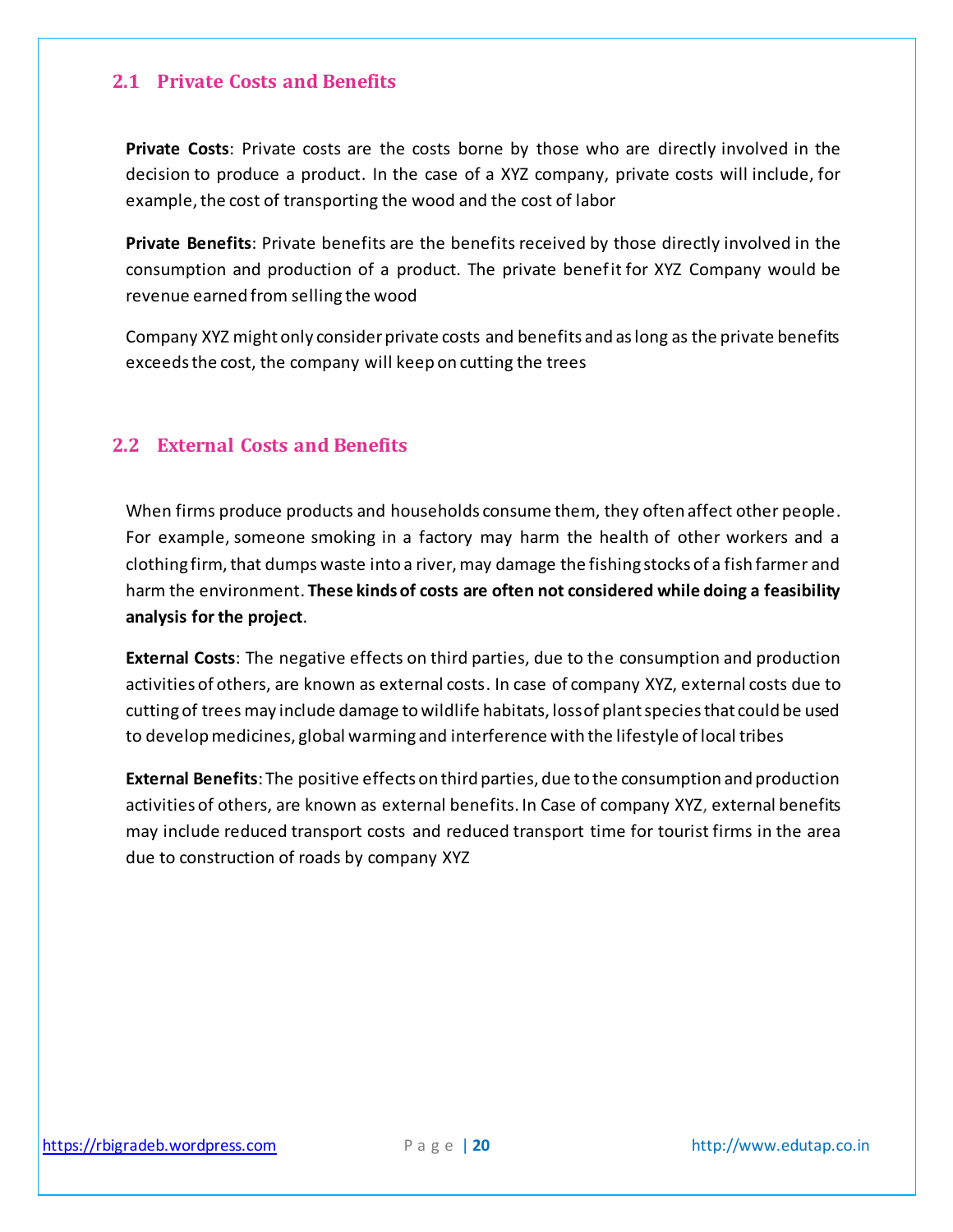# <span id="page-20-0"></span>**2.3 Social Costs and Benefits**



**Social costs** are the total costs of an economic activity to society. The social cost of cutting down trees in the wild life forest, will consist of both external and private costs. When social costs exceed private costs, there are external costs involved.

**Social benefits** are the total benefits to the society, arising from an economic activity. They include both private and external benefits. Again, where social benefits are greater than private benefits, external benefits exist

The level of output which will cause maximum benefit to the society and not only individual will occur when the social benefit of the last unit produced is equal to the social cost of that unit. If the social cost exceeds the social benefit, it implies that too many resources are being devoted to the production of the product

In our example, company xyz might only be considering the private costs and benefits and is keen on cutting more trees as it gives more profit. But if company XYZ also includes the external costs and benefits then it may realize that social costs in this case are greater than the social benefits

#### **Concept Check**

Trident Hotel is building a new hotel in Gurgaon. They have bought a very costly land and they are spending huge amount of money on building the hotel. The hotel will create a lot of Job opportunities for the people nearby and would result in creating pukka houses for the people who have been displaced. Hotel will generate huge profits every year from this project because there is no hotel nearby and there is huge demand of hotels in this area. What kind of benefits are being discussed in the passage?

- A. Public Benefits
- B. Private Benefits
- C. Social Benefits

[https://rbigradeb.wordpress.com](https://rbigradeb.wordpress.com/) **Page | 21** http://www.edutap.co.in